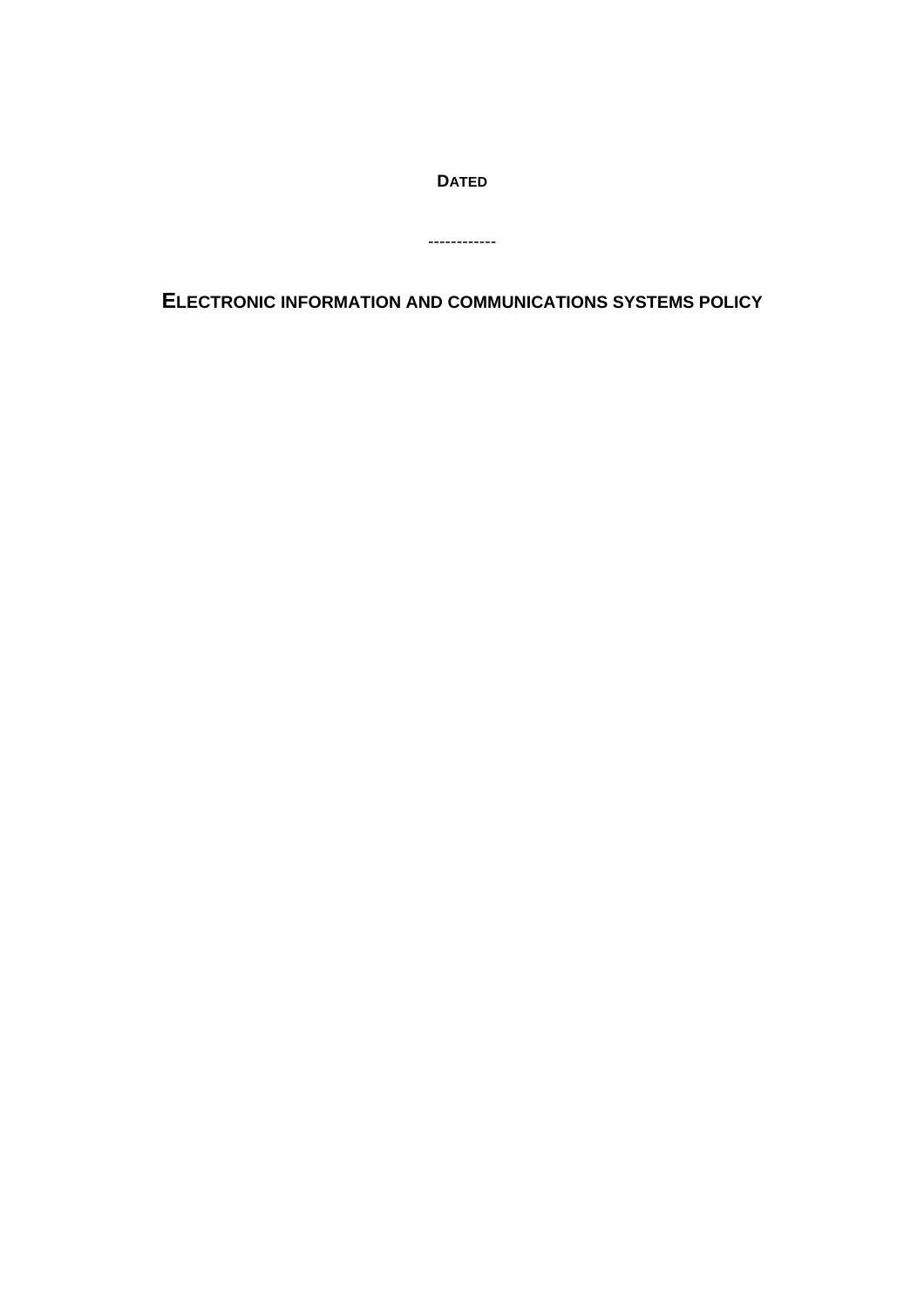# **CONTENTS**

 $\overline{a}$ 

| <b>CLAUSE</b> |  |
|---------------|--|
| 1.            |  |
| 2.            |  |
| 3.            |  |
| 4.            |  |
| 5.            |  |
| 6.            |  |
| 7.            |  |
| 8.            |  |
| 9.            |  |
| 10.           |  |
| 11.           |  |
| 12.           |  |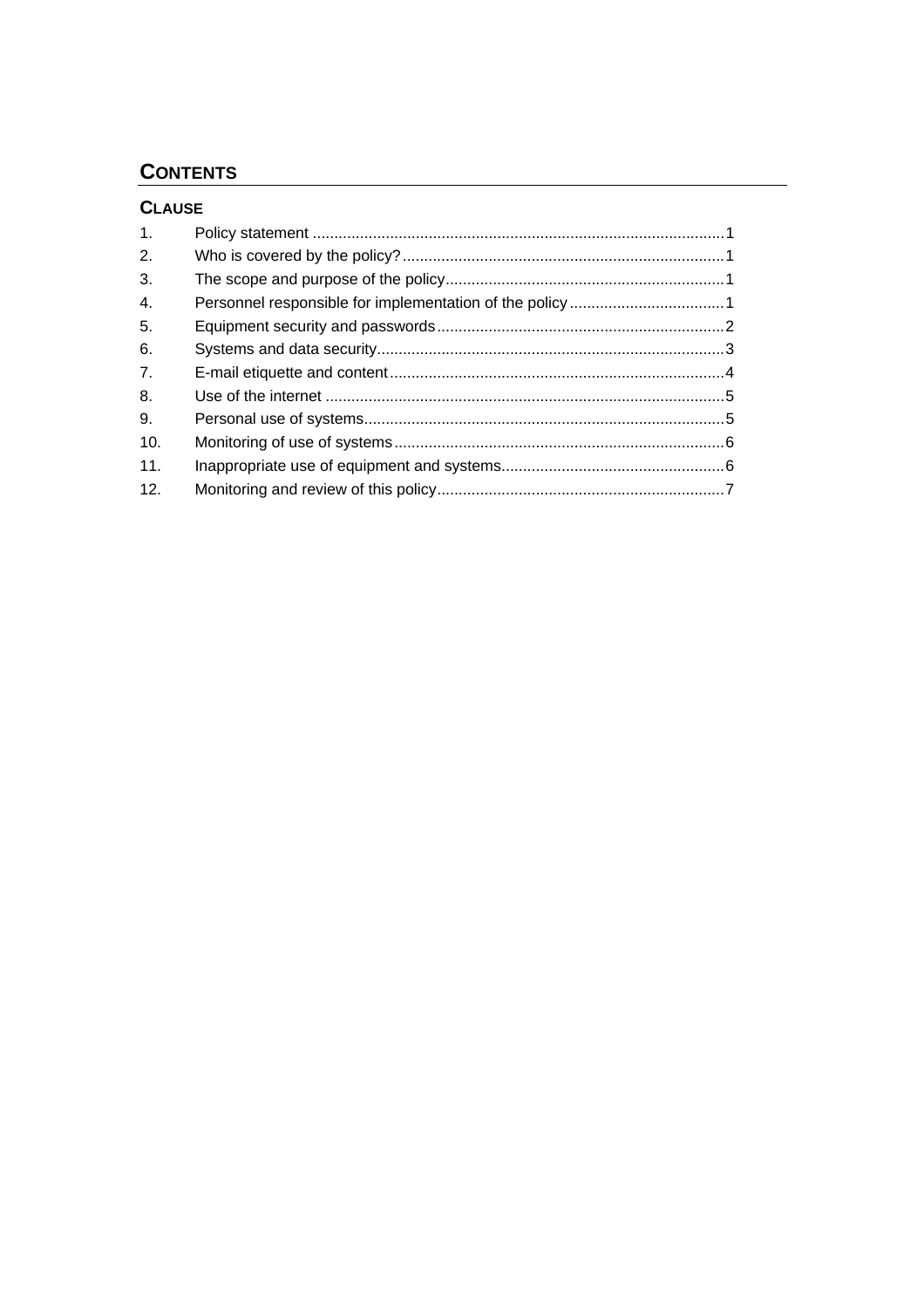## <span id="page-2-0"></span>**1. POLICY STATEMENT**

- 1.1 Our electronic communications systems and equipment are intended to promote effective communication and working practices within our organisation, and are critical to the success of our business. This policy outlines the standards we require users of these systems to observe, the circumstances in which we will monitor use of these systems and the action we will take in respect of breaches of these standards.
- 1.2 This policy does not form part of any employee's contract of employment and it may be amended at any time.

## **2. WHO IS COVERED BY THE POLICY?**

- 2.1 This policy covers all individuals working at all levels and grades, including senior managers, officers, directors, employees, consultants, contractors, trainees, homeworkers, part-time and fixed-term employees, casual and agency staff (collectively referred to as **staff** in this policy).
- 2.2 Third parties who have access to our electronic communication systems and equipment are also required to comply with this policy.

## **3. THE SCOPE AND PURPOSE OF THE POLICY**

- 3.1 This policy deals mainly with the use (and misuse) of computer equipment, email, the internet, telephones, Blackberries, personal digital assistants (PDAs) and voicemail, but it applies equally to the use of fax machines, copiers, scanners, CCTV, and electronic key fobs and cards.
- 3.2 All staff are expected to comply with this policy at all times to protect our electronic communications systems and equipment from unauthorised access and harm. Breach of this policy may be dealt with under our Disciplinary Procedure and, in serious cases, may be treated as gross misconduct leading to summary dismissal.

## **4. PERSONNEL RESPONSIBLE FOR IMPLEMENTATION OF THE POLICY**

4.1 The IT Manager has overall responsibility for the effective operation of this policy. Responsibility for monitoring and reviewing the operation of this policy and making any recommendations for change to minimise risks to our operations also lies with the IT Manager.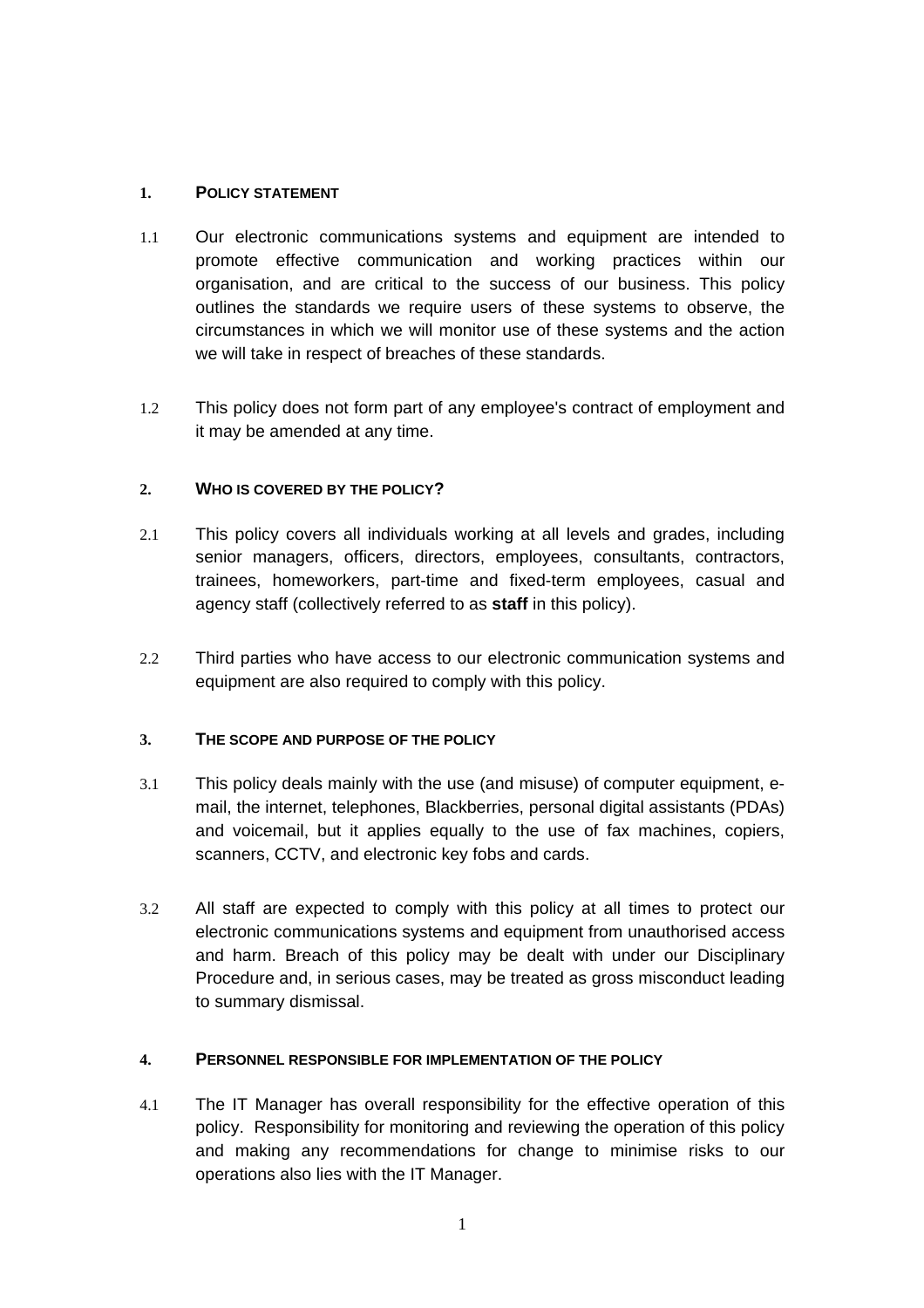- <span id="page-3-0"></span>4.2 The IT Manager will deal with requests for permission or assistance under any provisions of this policy, subject to their primary tasks of maintaining our core systems, and may specify certain standards of equipment or procedures to ensure security and compatibility.
- 4.3 All managers have a specific responsibility to operate within the boundaries of this policy, ensure that all staff understand the standards of behaviour expected of them and to take action when behaviour falls below its requirements.
- 4.4 All staff are responsible for the success of this policy and should ensure that they take the time to read and understand it. Any misuse of our electronic communications systems or equipment should be reported to us. Questions regarding the content or application of this policy should be directed to your line manager.

## **5. EQUIPMENT SECURITY AND PASSWORDS**

- 5.1 Staff are responsible for the security of the equipment allocated to or used by them, and must not allow it to be used by anyone other than in accordance with this policy.
- 5.2 If given access to the e-mail system or to the internet, staff are responsible for the security of their terminals. If leaving a terminal unattended or on leaving the office they should ensure that they lock their terminal or log off to prevent unauthorised users accessing the system in their absence. Staff without authorisation should only be allowed to use terminals under supervision.
- 5.3 Desktop PCs and cabling for telephones or computer equipment should not be moved or tampered with without first consulting the IT Manager.
- 5.4 Passwords are unique to each user and must be changed regularly to ensure confidentiality. Passwords must be kept confidential and must not be made available to anyone else. For the avoidance of doubt, on the termination of employment (for any reason) staff must provide details of their passwords and return any equipment, key fobs or cards.
- 5.5 Staff who have been issued with a laptop, PDA or Blackberry must ensure that it is kept secure at all times, especially when travelling. Passwords must be used to secure access to data kept on such equipment to ensure that confidential data is protected in the event of loss or theft. Staff should also be aware that when using equipment away from the workplace, documents may be read by third parties, for example, passengers on public transport.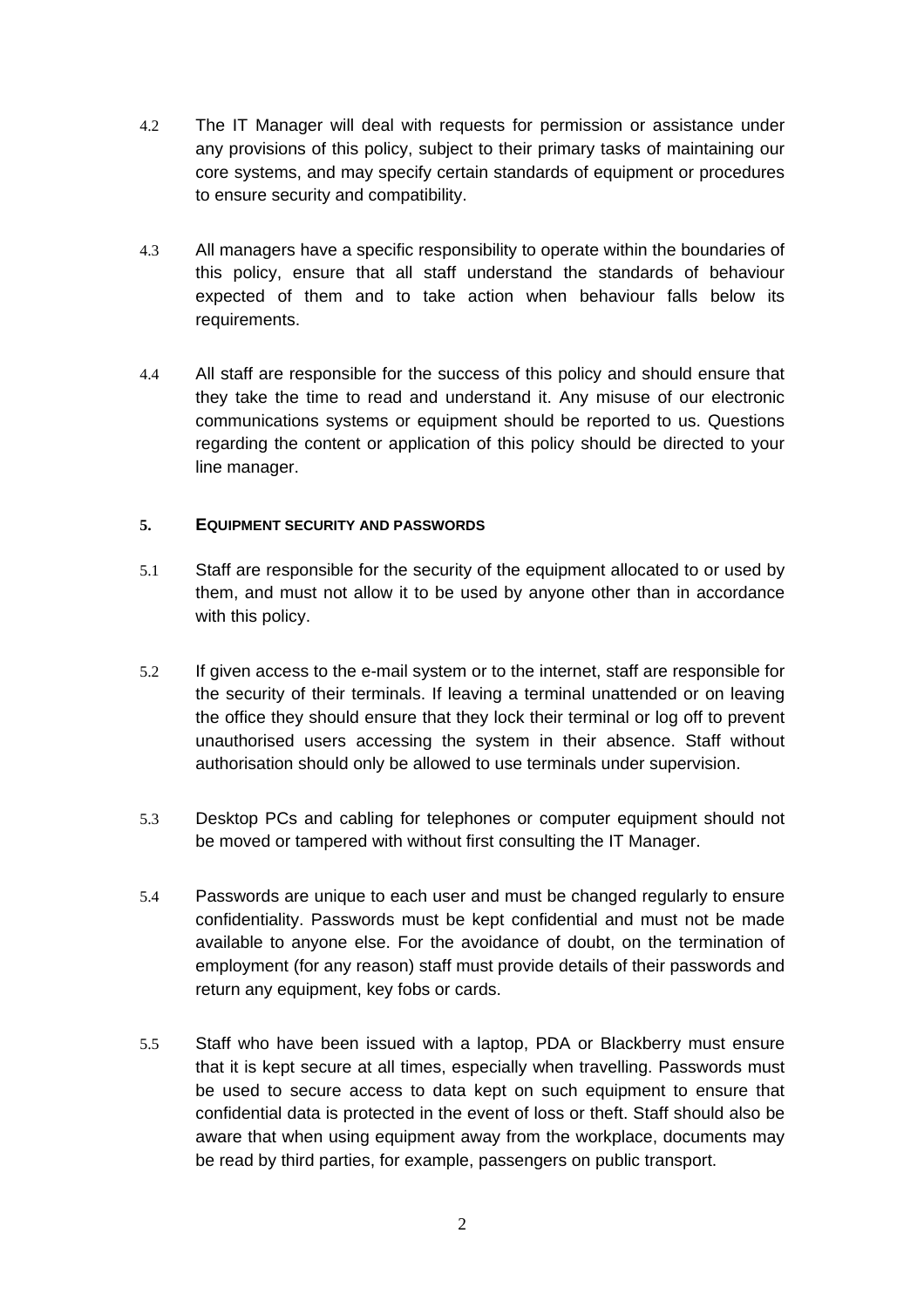#### <span id="page-4-0"></span>**6. SYSTEMS AND DATA SECURITY**

- 6.1 Staff should not delete, destroy or modify existing systems, programs, information or data which could have the effect of harming our business or exposing it to risk.
- 6.2 Staff should not download or install software from external sources without authorisation. This includes software programs, instant messaging programs, screensavers, photos, video clips and music files. Incoming files and data should always be virus-checked by the IT Manager before they are downloaded. If in doubt, staff should seek advice from the IT Manager. The following must never be accessed from the network: online radio, audio and video streaming, instant messaging and webmail (such as Hotmail or Yahoo) and social networking sites (such as Facebook, Bebo, Second Life, YouTube, Twitter). This list may be modified from time to time.
- 6.3 No device or equipment should be attached to our systems without the prior approval of the IT Manager. This includes any USB flash drive, MP3 or similar device, PDA or telephone. It also includes use of the USB port, infra-red connection port or any other port.
- 6.4 We monitor all e-mails passing through our system for viruses. Workers should exercise caution when opening e-mails from unknown external sources or where, for any reason, an e-mail appears suspicious (for example, if its name ends in .ex). The IT Manager should be informed immediately if a suspected virus is received. We reserve the right to block access to attachments to e-mails for the purpose of effective use of the system and for compliance with this policy. We also reserve the right not to transmit any email message.
- 6.5 Staff should not attempt to gain access to restricted areas of the network, or to any password-protected information, unless specifically authorised.
- 6.6 Staff using laptops or wi-fi enabled equipment must be particularly vigilant about its use outside the office and take any precautions required by the IT Manager from time to time against importing viruses or compromising the security of the system. The system contains information which is confidential to our business and/or which is subject to data protection legislation. Such information must be treated with extreme care and in accordance with our Data Protection Policy.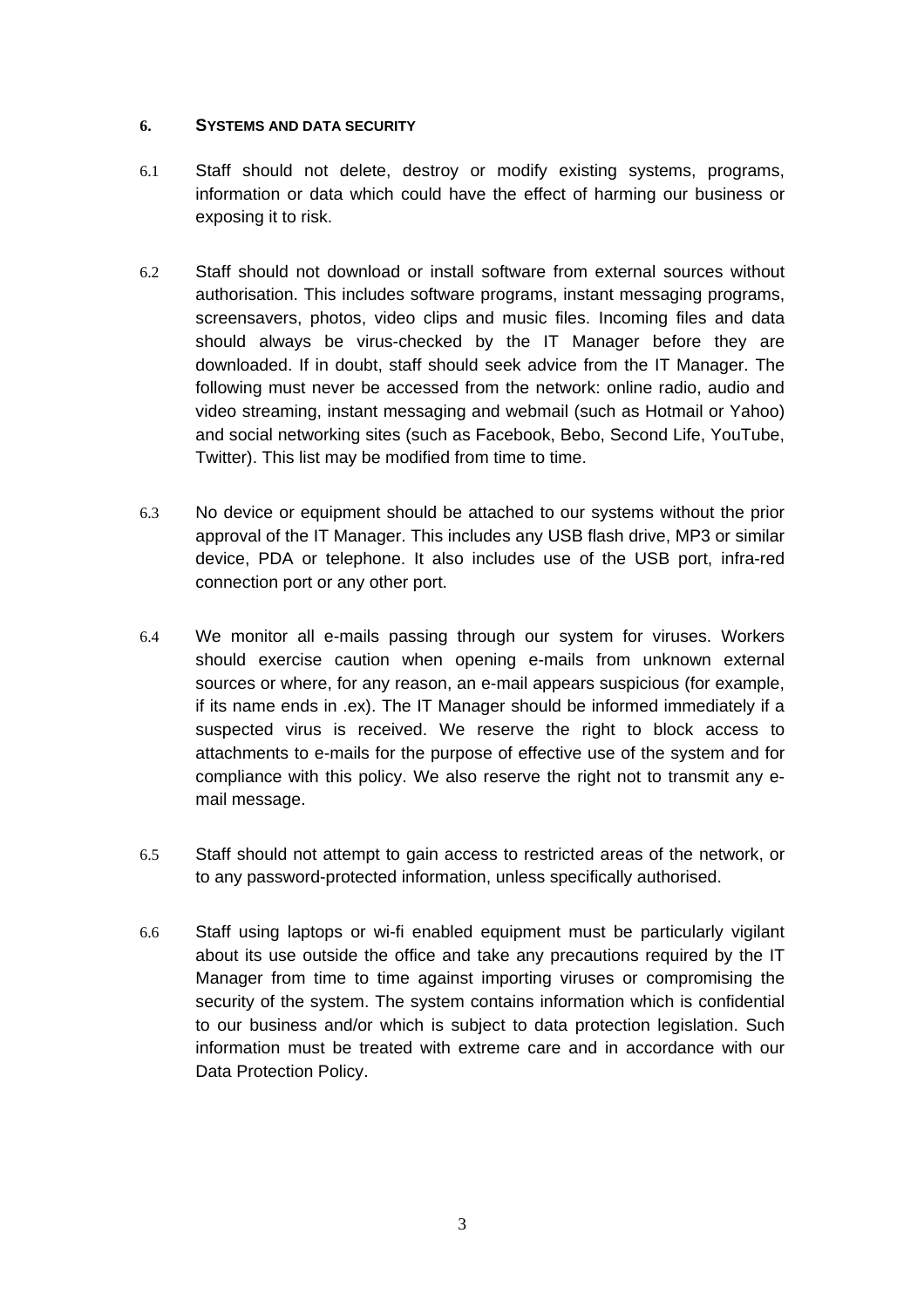#### <span id="page-5-0"></span>**7. E-MAIL ETIQUETTE AND CONTENT**

- 7.1 E-mail is a vital business tool, but an informal means of communication, and should be used with great care and discipline. Staff should always consider if e-mail is the appropriate means for a particular communication and correspondence sent by e-mail should be written as professionally as a letter or fax. Messages should be concise and directed only to relevant individuals. Our standard disclaimer should always be included. Hard copies of e-mails should be kept on the appropriate file.
- 7.2 Staff should not send abusive, obscene, discriminatory, racist, harassing, derogatory or defamatory e-mails. Anyone who feels that they have been harassed or bullied, or are offended by material received from a colleague via e-mail should inform their line manager.
- 7.3 Staff should take care with the content of e-mail messages, as incorrect or improper statements can give rise to claims for discrimination, harassment, defamation, breach of confidentiality or breach of contract. Staff should assume that e-mail messages may be read by others and not include anything which would offend or embarrass any reader, or themselves, if it found its way into the public domain.
- 7.4 E-mail messages may be disclosed in legal proceedings in the same way as paper documents. Deletion from a user's inbox or archives does not mean that an e-mail cannot be recovered for the purposes of disclosure. All e-mail messages should be treated as potentially retrievable, either from the main server or using specialist software.
- 7.5 In general, staff should not:
	- (a) send or forward private e-mails at work which they would not want a third party to read;
	- (b) send or forward chain mail, junk mail, cartoons, jokes or gossip;
	- (c) contribute to system congestion by sending trivial messages or unnecessarily copying or forwarding e-mails to those who do not have a real need to receive them;
	- (d) sell or advertise using our communication systems or broadcast messages about lost property, sponsorship or charitable appeals;
	- (e) agree to terms, enter into contractual commitments or make representations by e-mail unless appropriate authority has been obtained. A name typed at the end of an e-mail is a signature in the same way as a name written at the end of a letter;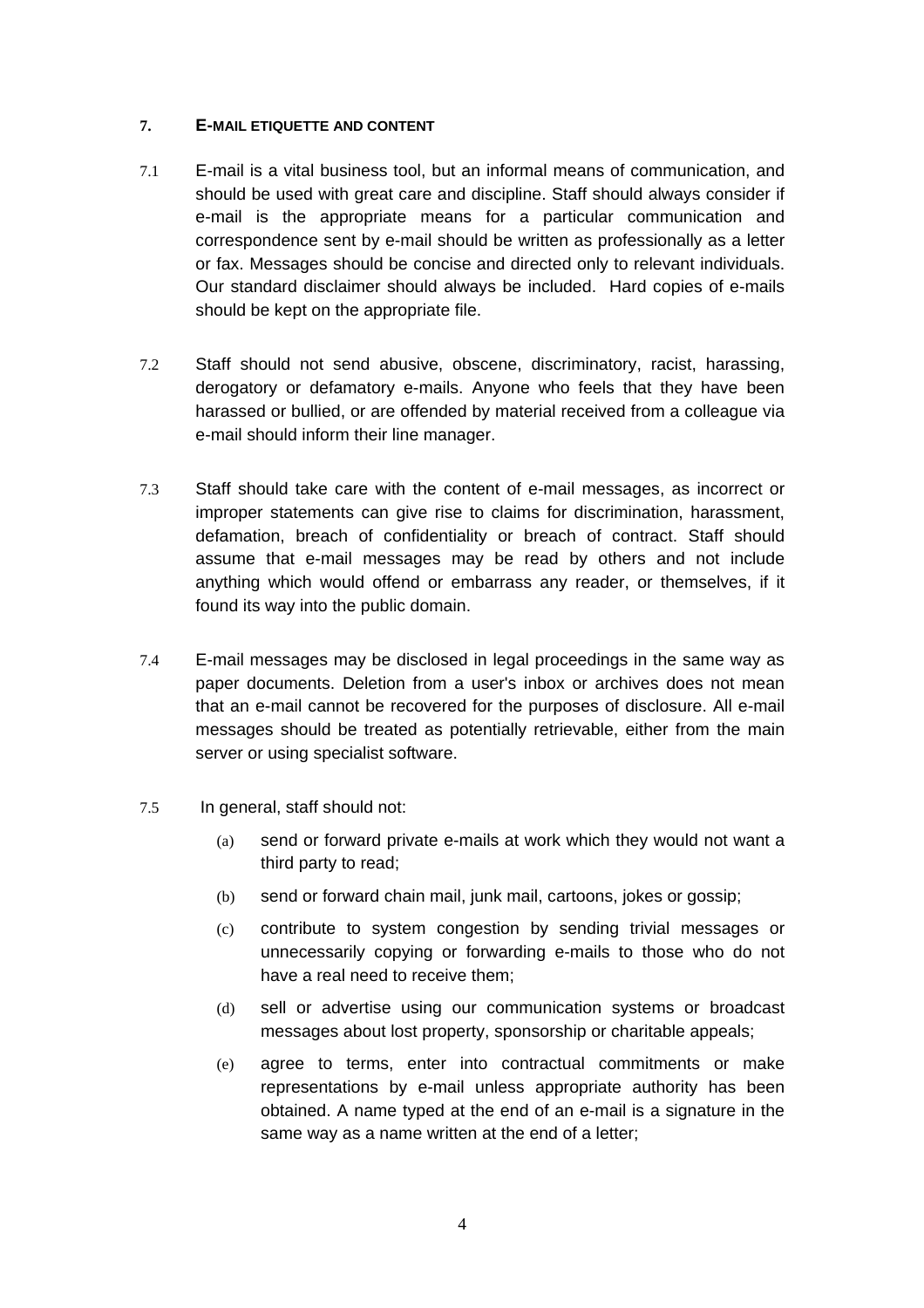- <span id="page-6-0"></span>(f) download or e-mail text, music and other content on the internet subject to copyright protection, unless it is clear that the owner of such works allows this;
- (g) send messages from another worker's computer or under an assumed name unless specifically authorised; or
- (h) send confidential messages via e-mail or the internet, or by other means of external communication which are known not to be secure.
- 7.6 Staff who receive a wrongly-delivered e-mail should return it to the sender. If the e-mail contains confidential information or inappropriate material (as described above) it should not be disclosed or used in any way.

#### **8. USE OF THE INTERNET**

- 8.1 When a website is visited, devices such as cookies, tags or web beacons may be employed to enable the site owner to identify and monitor visitors. If the website is of a kind described in paragraph 11.2, such a marker could be a source of embarrassment to the visitor and us, especially if inappropriate material has been accessed, downloaded, stored or forwarded from the website. Such actions may also, in certain circumstances, amount to a criminal offence if, for example, the material is pornographic in nature. This is further considered at paragraph 11.
- 8.2 Staff should therefore not access any web page or any files (whether documents, images or other) downloaded from the internet which could, in any way, be regarded as illegal, offensive, in bad taste or immoral. While content may be legal in the UK, it may be in sufficient bad taste to fall within this prohibition. As a general rule, if any person (whether intended to view the page or not) might be offended by the contents of a page, or if the fact that our software has accessed the page or file might be a source of embarrassment if made public, then viewing it will be a breach of this policy.
- 8.3 Staff should not under any circumstances use our systems to participate in any internet chat room, post messages on any internet message board or set up or log text or information on a blog or wiki, even in their own time.

## **9. PERSONAL USE OF SYSTEMS**

9.1 We permit the incidental use of internet, e-mail and telephone systems to send personal e-mail, browse the internet and make personal telephone calls subject to certain conditions set out below. Personal use is a privilege and not a right. It must be neither abused nor overused and we reserve the right to withdraw our permission at any time.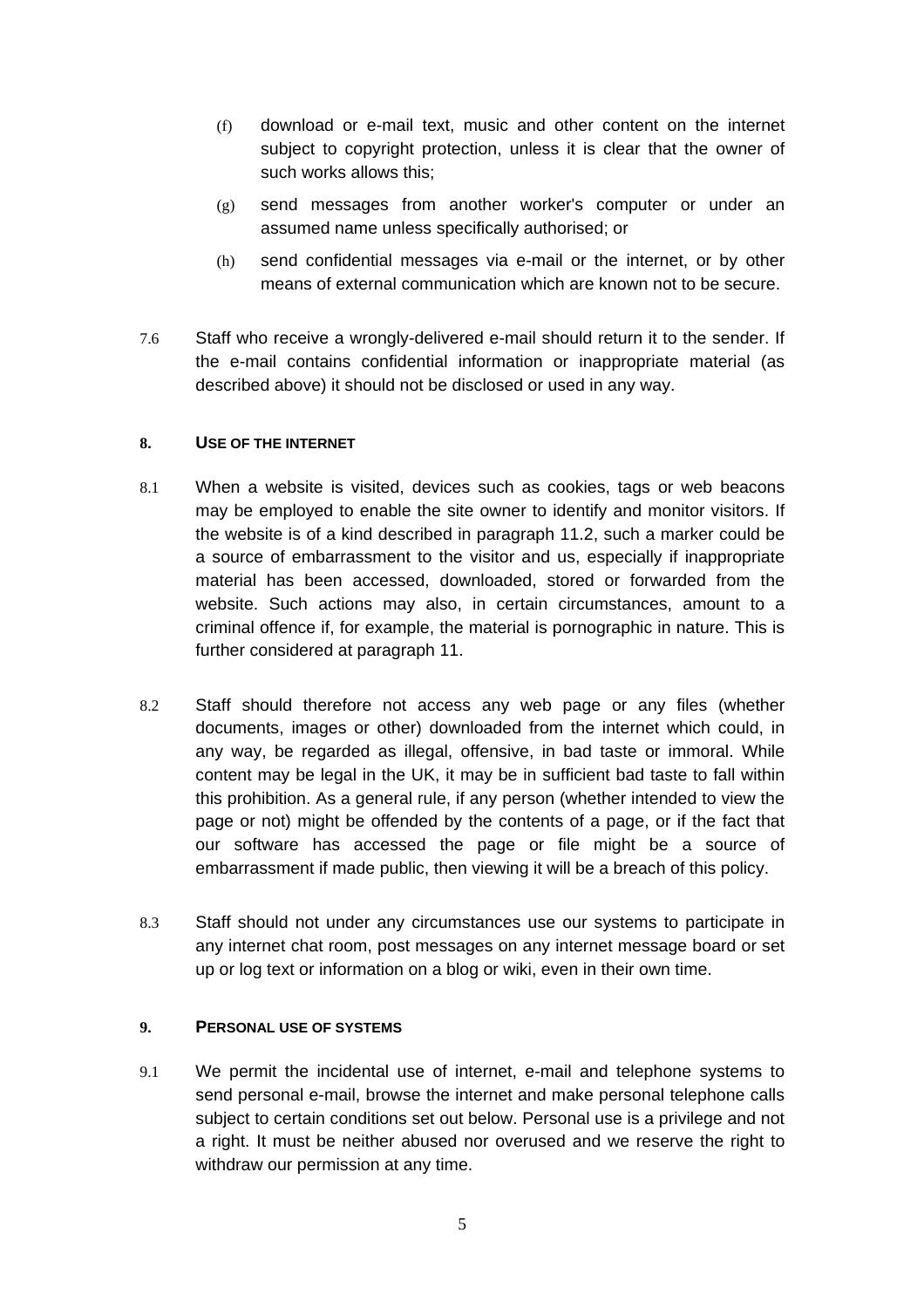- <span id="page-7-0"></span>9.2 The following conditions must be met for personal usage to continue:
	- (a) use must be minimal and take place substantially out of normal working hours (that is, during lunch hours, before 9 am or after 5.30 pm);
	- (b) personal e-mails must be labelled "personal" in the subject header;
	- (c) use must not interfere with business or office commitments;
	- (d) use must not commit us to any marginal costs; and
	- (e) use must comply with our policies including the Equal Opportunities Policy, Anti-harassment Policy, Data Protection Policy and Disciplinary Procedure (see paragraph 7 and paragraph 8),
- 9.3 Staff should be aware that personal use of our systems may be monitored (see paragraph 10) and, where breaches of this policy are found, action may be taken under the disciplinary procedure (see paragraph 11). We reserve the right to restrict or prevent access to certain telephone numbers or internet sites if we consider personal use to be excessive.

#### **10. MONITORING OF USE OF SYSTEMS**

- 10.1 Our systems enable us to monitor telephone, e-mail, voicemail, internet and other communications. For business reasons, and in order to carry out legal obligations in our role as an employer, use of our systems including the telephone and computer systems, and any personal use of them, is continually monitored by use of automated software. Monitoring is only carried out to the extent permitted or as required by law and as necessary and justifiable for business purposes.
- 10.2 We reserve the right to retrieve the contents of messages or check searches which have been made on the internet for the following purposes (this list is not exhaustive):
	- (a) to monitor whether the use of the e-mail system or the internet is legitimate and in accordance with this policy;
	- (b) to find lost messages or to retrieve messages lost due to computer failure;
	- (c) to assist in the investigation of wrongful acts; or
	- (d) to comply with any legal obligation.

#### **11. INAPPROPRIATE USE OF EQUIPMENT AND SYSTEMS**

11.1 Access is granted to the internet, telephones and other electronic systems for legitimate business purposes only. Incidental personal use is permissible